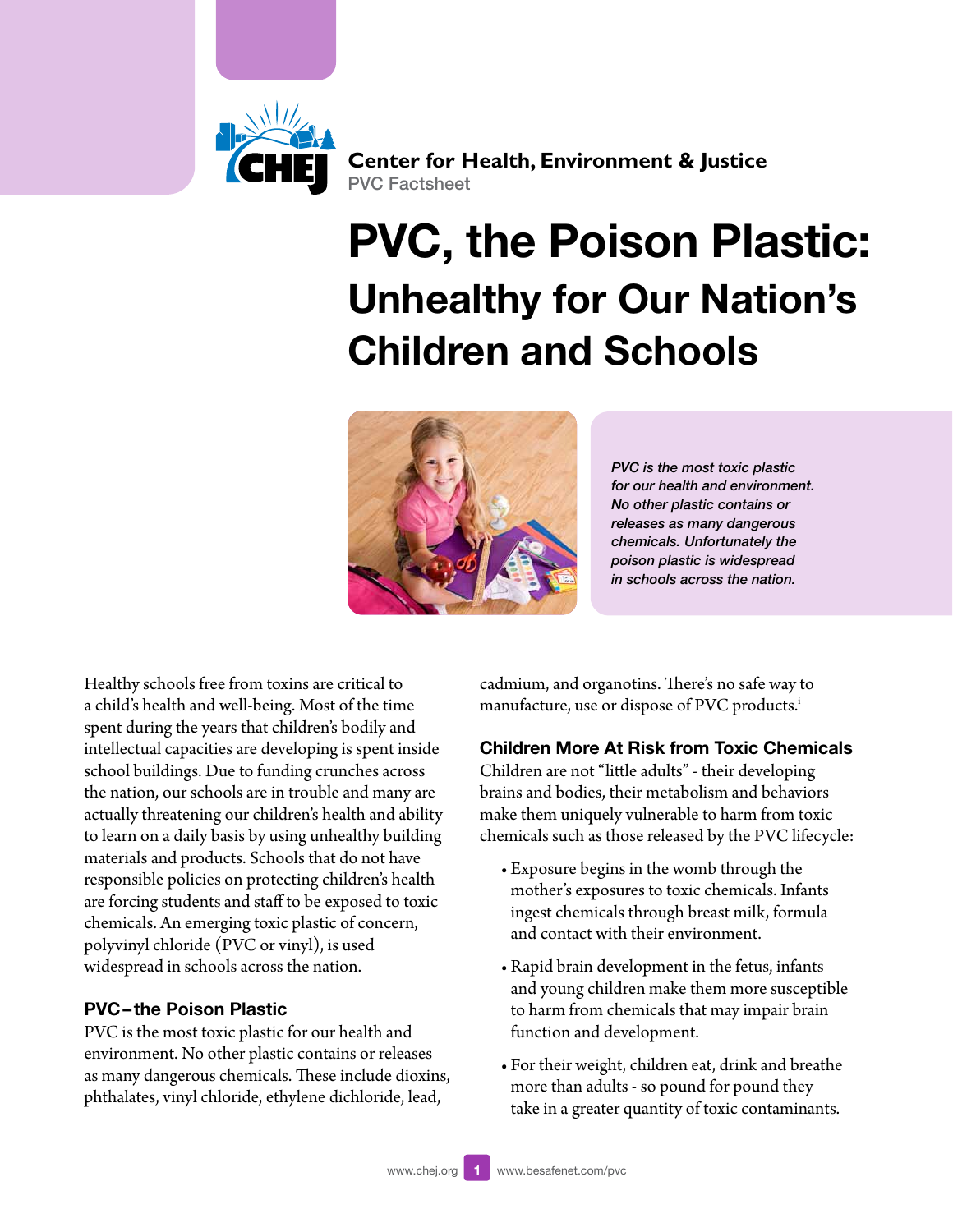A small exposure translates into a big dose.

• Children put things in their mouths and spend a lot of time on the floor and ground, so they may ingest chemicals from toys, containers, dirt and dust on a regular basis.<sup>[ii](#page-4-1)</sup>

# Congress Bans Phthalates in Toys What About Phthalates in Schools?

Phthalates are chemicals used to soften or plasticize PVC products such as flooring, which can be released from PVC into the air inside schools. The phthalates cling to dust and can then be breathed in by children and teachers.<sup>iii</sup> Over 90% of all phthalates are used in PVC products<sup>iv</sup> including many found in schools. Some phthalates such as DEHP have been linked to reproductive problems including shorter pregnancy duration $^{\rm v}$  and premature breast development in girls $^{\rm vi}$ and sperm damage[vii](#page-4-6) and impaired reproductive development in boys.<sup>viii</sup> Some studies have also found a correlation between phthalates and obesity,<sup>[ix](#page-4-8)</sup> a growing problem for children across the country. $x^2$  $x^2$ Phthalates are highest in children ages 6 to 11, and in women.<sup>xi</sup> In 2008, President Bush signed legislation banning phthalates such as DEHP in children's toys.<sup>xii</sup> While phthalates have been banned from PVC toys, they're widespread in PVC products used in schools.

# PVC, Asthma and Autism–Are School Children, Teachers, and Custodians at Risk?

Asthma is a serious, sometimes life-threatening respiratory disease that affects 7 million American children and 16 million adults.<sup>[xiii](#page-4-12)</sup> An average of one out of every 13 school-age children has asthma. In fact, asthma is a leading cause of school absenteeism: 14.7 million school days are missed each year due to asthma.[xiv](#page-4-13) In recent years, a number of studies have found a correlation between phthalates emitted from PVC building products and asthma:

- A study published in 2009 found a statistically significant link between PVC flooring, asthma, and autism spectrum disorder. The study found that children who live in homes with vinyl floors, which can emit phthalates, are twice as likely to have autism.<sup>[xv](#page-4-14)</sup>
- A 2008 study found an association between concentrations of phthalates in indoor dust and wheezing among preschool children.

# *Why PVC-Free Schools?*

- $\sqrt{PVC}$  is the most toxic plastic for our health and environment, and is common in schools.
- Children are uniquely vulnerable to chemical exposure.
- $\sqrt{\frac{1}{2}}$  Congress just recently banned phthalates in children's toys, yet they are widespread in PVC found in schools.
- $\sqrt{ }$  A number of studies have linked phthalates and PVC in building materials with asthma in children and adults.
- $\sqrt{\frac{1}{\pi}}$  Children are required to spend their days in schools, so school districts have a responsibility to provide healthy school environments.
- $\sqrt{\ }$  The average age of a public school building is nearly 50 years old. As a result, one-third of schools need extensive repair and replacement, which should not include the use of toxic PVC building materials.
- $\sqrt{\ }$  Building materials such as PVC flooring rep resent the largest share of the PVC market, and schools are huge institutional purchasers that can have a significant impact on the marketplace.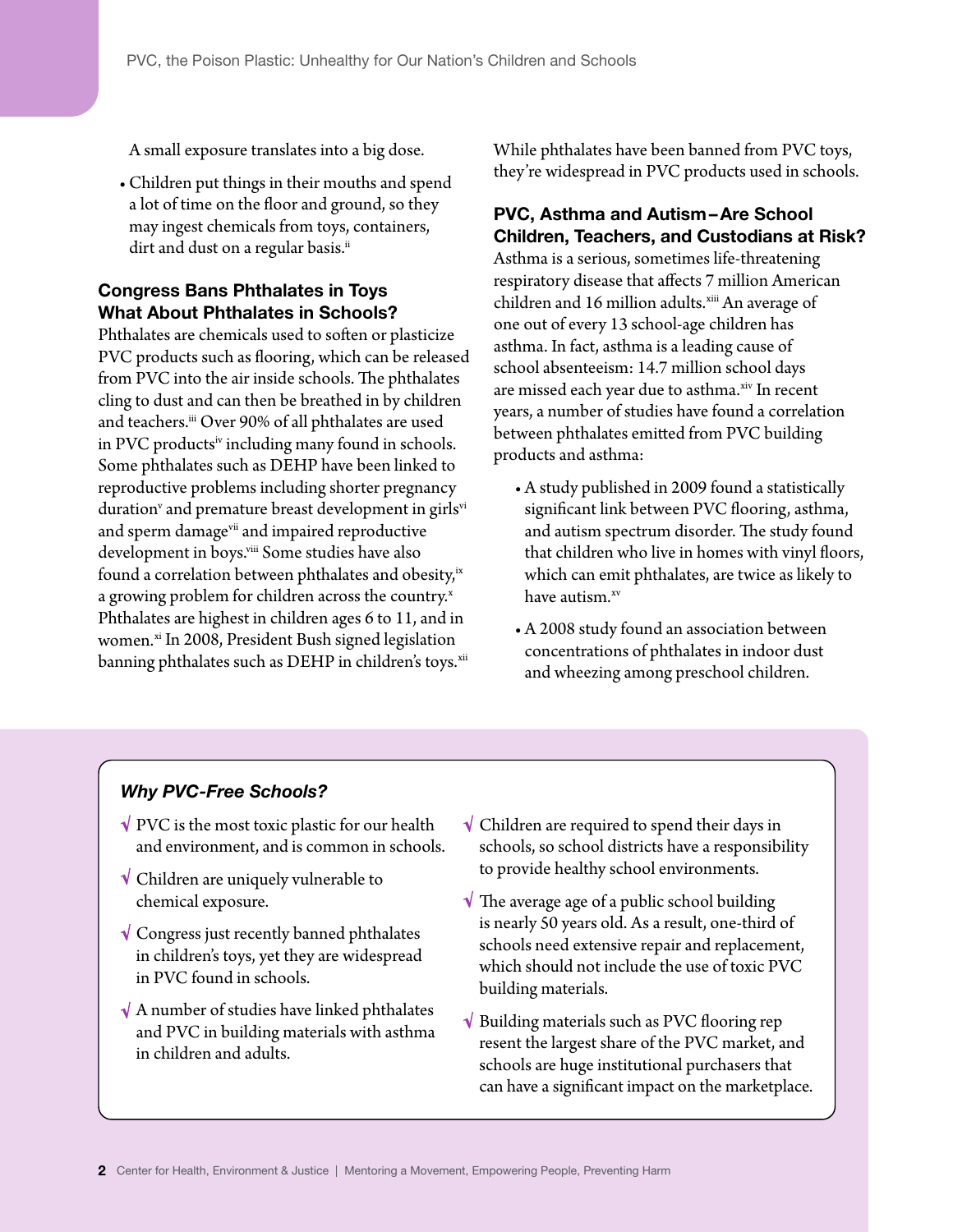The presence of PVC flooring in the child's bedroom was the strongest predictor of respiratory ailments.<sup>[xvi](#page-4-15)</sup>

- • A study of 10,851 children found the presence of floor moisture and PVC significantly increased the risk of asthma.<sup>[xvii](#page-4-16)</sup>
- • A study among personnel in four geriatric hospitals found asthma symptoms were more common in the two buildings with signs of phthalate degradation in PVC flooring.<sup>[xviii](#page-4-17)</sup>
- • A study of workers in an office building found they were diagnosed with adult-onset asthma at a rate of about 9 times higher than expected. The researchers identified PVC flooring as the source of chemicals, such as 2-ethyl-l-hexanol, l-butanol, in the air.[xix](#page-4-18)
- A study of adults working in rooms with plastic wall covering materials were more than twice as likely to develop asthma. These researchers pointed to other recent epidemiologic studies in children conducted in Norway, Finland, Sweden, and Russia that also found links between PVC, phthalates, and respiratory problems.<sup>[xx](#page-4-19)</sup>

#### PVC Flooring and Indoor Air Quality

Today's sealed and insulated buildings often result in indoor air that is actually more polluted than the air outside. In short, indoor air pollutants can inhibit a child's ability to concentrate and learn in the school environment. EPA studies of human exposure to air pollutants indicate that indoor levels of pollutants may be two to five times—and occasionally more than 100 times—higher than outdoor levels. The good news is, indoor air pollution can be reduced through good planning and building maintenance.<sup>xxi</sup> PVC flooring and other PVC products can contribute to poorer indoor air quality as PVC products can off gas chemicals called volatile organic compounds (VOCs). A study by the California Air Resources Board found forty chemicals, some of which are toxic, off-gassing from PVC flooring.<sup>[xxii](#page-5-1)</sup> Another study found PVC flooring can emit chemicals for a period of at least



*Over 90% of all phthalates are used in PVC products including many found in schools. The phthalates cling to dust and can then be breathed in by children.*

nine months, indicating a persistent risk of toxic exposure.<sup>xxiii</sup> A study of PVC shower curtains found just one new vinyl shower curtain can release 108 VOC's into the air over a 28-day period. A number of the chemicals are classified as hazardous air pollutants by the EPA, and even worse, many are untested.[xxiv](#page-5-3)

#### PVC Flooring and Unhealthy Cleaning Products

PVC flooring often requires the use of toxic cleaners to keep it durable and shiny. This wax and strip maintenance has long been a source of health concern due to the toxic VOCs such as formaldehyde (a known carcinogen) used in the maintenance products. A life cycle study of flooring installation and maintenance found that the amount of VOCs emitted from a single waxing of a floor may be comparable to the amount of VOCs emitted from the flooring itself over its entire life. While some PVC manufacturers have formulated "no wax" finishes for some of their flooring products, many PVC flooring products still require the use of toxic maintenance products.xxv

# PVC and Dioxin-One of Most Toxic Chemicals Studied

PVC's lifecycle is uniquely responsible for the release of Dioxins, some of the most toxic chemicals ever studied by the EPA. Dioxins are a class of chemicals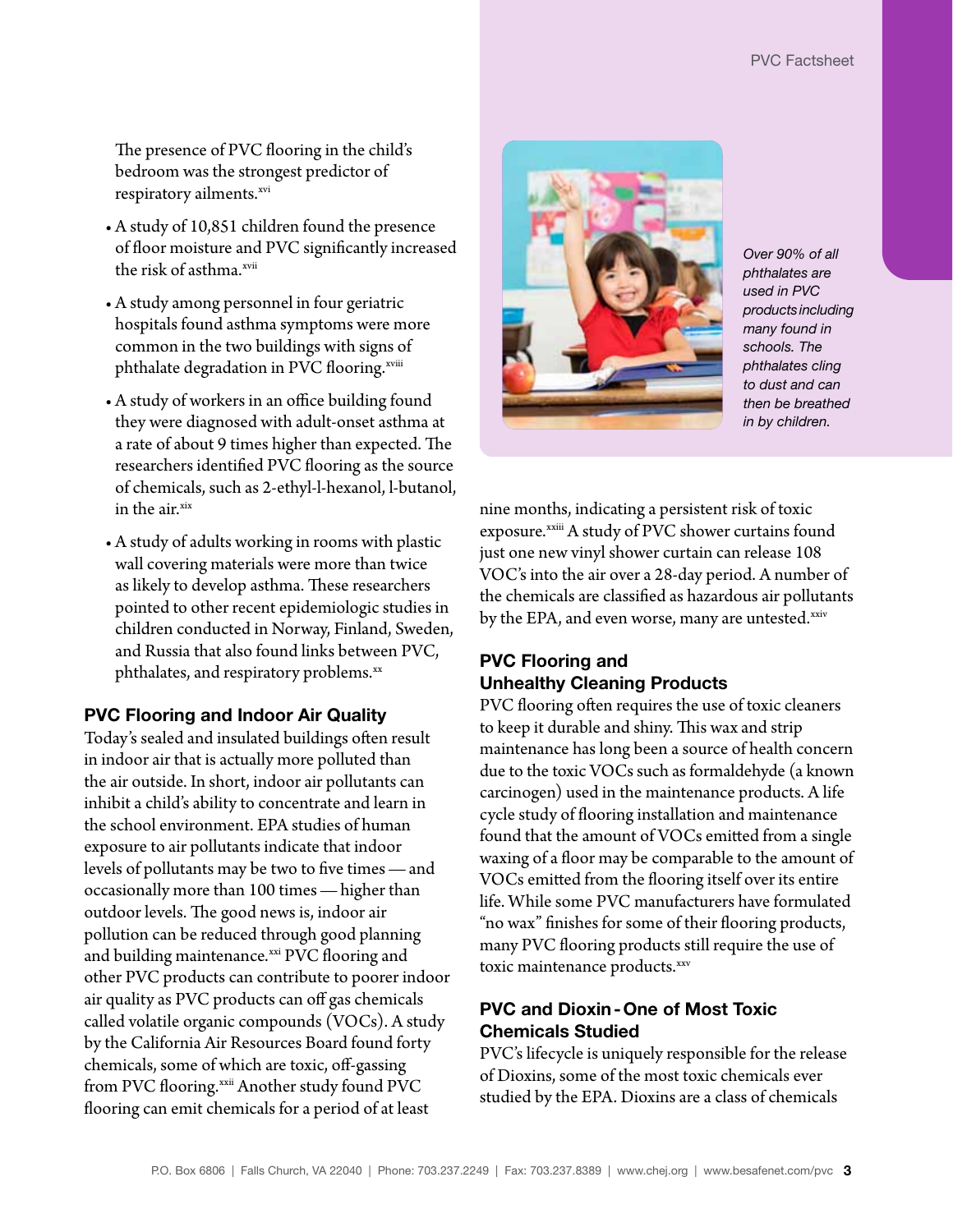unintentionally created from the manufacture and disposal of PVC products, such as vinyl flooring in schools.<sup>xxvi</sup> Dioxin is a potent cancer-causing agent and is considered to be a "known human carcinogen" by the World Health Organization's International Agency for Research on Cancer<sup>xxvii</sup> and the U.S. Department of Health and Human Services' National Toxicology Program.<sup>[xxviii](#page-5-7)</sup> According to the US EPA, the levels of dioxin-like compounds found in the general population may cause a lifetime cancer risk as high as one in  $1,000$ .<sup>xxix</sup> This is  $1,000$  times higher than the generally "acceptable" risk level of one in a million. Dioxin also causes a wide range of non-cancer effects including reproductive, developmental, immunological, and endocrine effects in both animals and humans.<sup>[xxx](#page-5-9)</sup>

#### Many Companies Going PVC-Free

Some of the biggest corporations in the world have recognized the dangers of PVC's lifecycle and have

adopted policies to reduce or phase out PVC. These include: **Wal-Mart**, **Nike**, **Apple**, **Microsoft**, **Target**, **Sears**, **Kmart**, and many more!

#### Where is PVC Hiding in Your School?

PVC is found in many building materials and other products in schools including:

- Flooring
- • Roofing
- • Carpeting
- • School supplies such as 3-ring binders, backpacks, lunchboxes, and raincoats
- • Office supplies such as binders, computers and paperclips
- Playground equipment and more!

#### *What Can I Do? Take Action for Healthy PVC-Free Schools*

Safer and cost-effective alternatives are already available for virtually every PVC product in our nation's schools. Here's how you can help today:

- **Encourage your school** to renovate or build their school with PVC-free building materials such as PVC-free linoleum flooring and TPO roofing.
- **Encourage your school district, county or state** to adopt a healthy PVC-free policy to avoid the use of PVC building materials and office supplies in favor of safer cost-effective alternatives.
- • **Educate parents, teachers and students! Organize a screening of Blue Vinyl and Sam**

**Suds** for your PTA, teacher's union, or concerned students.

- • **Encourage organizations**, such as teacher's unions and parenting groups, to endorse the campaign.
- • **Back to school go PVC-free!** When buying your back-to-school supplies, shop for PVC-free products.
- • **Get involved today!** If you're interested in getting involved, contact CHEJ at mike@chej.org or 212-964-3680.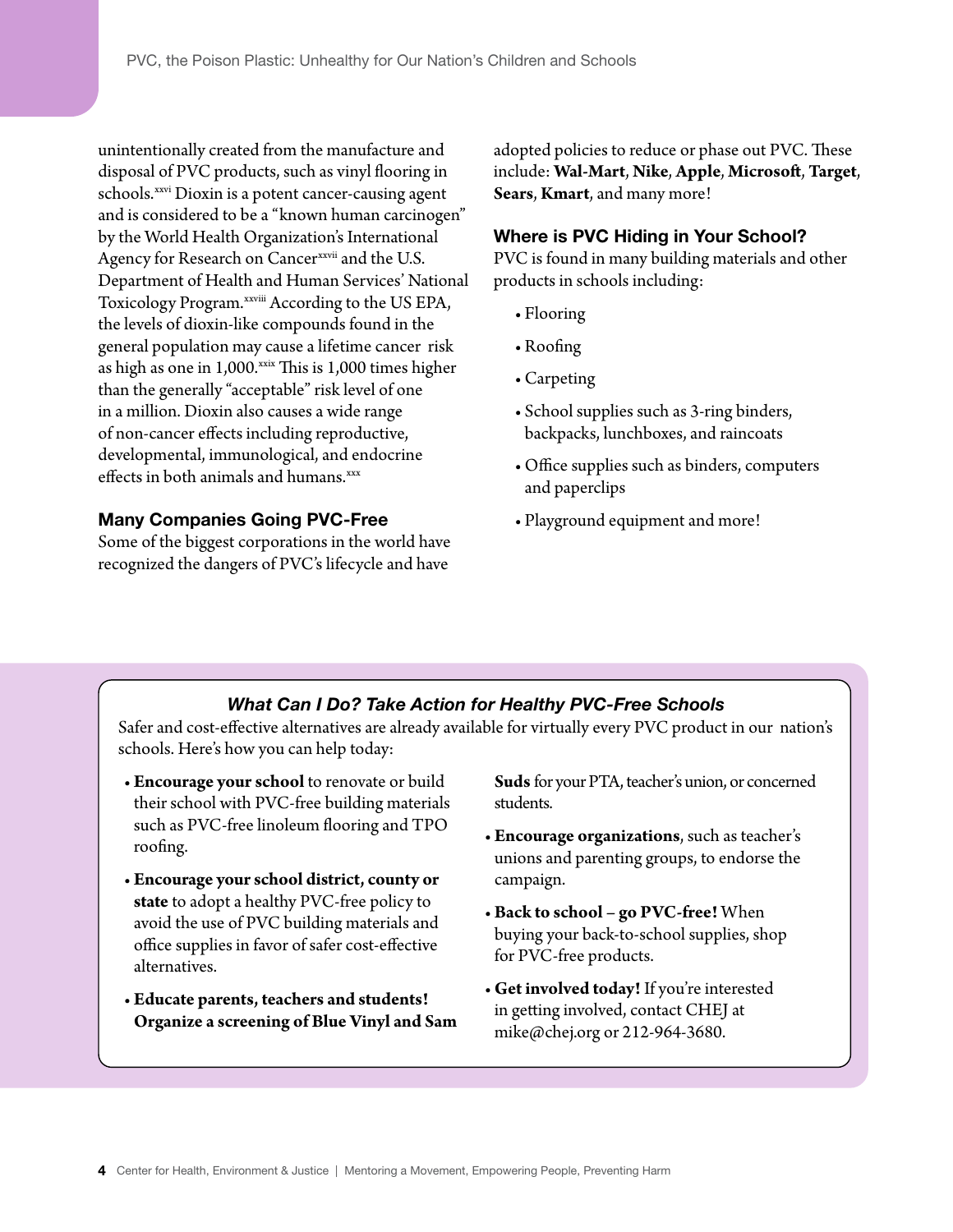#### **References**

<span id="page-4-0"></span>i Thornton, J. 2002. *Environmental impacts of polyvinyl chloride building materials – A Healthy Building Network report*. Washington, DC: Healthy Building Network. Online: [http://www.healthybuilding.net/pvc/Thornton\\_Enviro\\_](http://www.healthybuilding.net/pvc/Thornton_Enviro_Impacts_of_PVC.pdf) Impacts of PVC.pdf (20 October 2009).

<span id="page-4-1"></span>ii Landrigan, P. et al. Children's health and the environment: a new agenda for preventive research.*Environmental Health Perspectives* June 1998.

<span id="page-4-2"></span>iii Clausen, P. et al. 2004. Emission of Di-2-ethyhexyl phthalate from PVC flooring into air and uptake into dust: emission and sorption experiments in FLEC and CLIMPAQ. *Environ. Sci. Technol* 38: 2531-2537.

<span id="page-4-3"></span>iv TNO Centre for technology and Policy Studies. 1996. *A PVC substance flow analysis for Sweden: Report for Norsk-Hydro*. Apeldoorn, Netherlands. As cited in Thornton, J. 2002. *Environmental impacts of polyvinyl chloride building materials – A Healthy Building Network report.* Washington, DC: Healthy Building Network. Online: [http://www.healthy](http://www.healthybuilding.net/pvc/Thornton_Enviro_Impacts_of_PVC.pdf)[building.net/pvc/Thornton\\_Enviro\\_Impacts\\_of\\_PVC.](http://www.healthybuilding.net/pvc/Thornton_Enviro_Impacts_of_PVC.pdf) [pdf](http://www.healthybuilding.net/pvc/Thornton_Enviro_Impacts_of_PVC.pdf) (20 October 2009).

<span id="page-4-4"></span>v Latini, G. et al. 2003. In-Utero exposure to Di-(2 ethylhexyl)-phthalate and human pregnancy duration. *Environmental Health Perspectives* 111:1783-1785.

<span id="page-4-5"></span>vi Colón, I. Et al. 2000. Identification of phthalate esters in the serum of young Puerto Rican girls with premature breast development. *Environmental Health Perspectives* 108: 895-900.

<span id="page-4-6"></span>vii Duty, SM et al. 2003. The relationship between environmental exposures to phthalates and DNA damage in human sperm using the neutral comet assay. *Environmental Health Perspectives* 111:1164-1169.

<span id="page-4-7"></span>viii Swan, S. et al. 2005. Decrease in anogenital distance among male infants with prenatal phthalate exposure. *Environmental Health Perspectives* 113: 1056-1061.

<span id="page-4-8"></span><sup>ix</sup> Lee, J. 2009. "Child obesity is linked to chemicals in plastics." *New York Times*, April 17, City Room. Online: [http://](http://cityroom.blogs.nytimes.com/2009/04/17/child-obesity-is-linked-to-chemicals-in-plastics/?pagemode=print) [cityroom.blogs.nytimes.com/2009/04/17/child-obesity](http://cityroom.blogs.nytimes.com/2009/04/17/child-obesity-is-linked-to-chemicals-in-plastics/?pagemode=print)[is-linked-to-chemicals-in-plastics/?pagemode=print](http://cityroom.blogs.nytimes.com/2009/04/17/child-obesity-is-linked-to-chemicals-in-plastics/?pagemode=print) (20 October 2009).

<span id="page-4-9"></span>x Center for Disease Control and Prevention. "Childhood overweight and obesity." Online: [http://www.cdc.gov/](http://www.cdc.gov/obesity/childhood/index.html)

[obesity/childhood/index.html](http://www.cdc.gov/obesity/childhood/index.html) (20 October 2009).

<span id="page-4-10"></span>xi Center for Disease Control and Prevention. 2005. *Third national report on human exposure to environmental chemicals*. Atlanta, GA: Centers for Disease Control and Prevention.

<span id="page-4-11"></span>xii Enoch, J. 2008. "Bush signs consumer safety bill." *Consumeraffairs.com* August 14. Online: [http://www.consum](http://www.consumeraffairs.com/news04/2008/08/cpsc_congress08.html)[eraffairs.com/news04/2008/08/cpsc\\_congress08.html](http://www.consumeraffairs.com/news04/2008/08/cpsc_congress08.html) (20 October 2009).

<span id="page-4-12"></span>xiii Center for Disease Control and Prevention. 2009. "FastStats – Asthma." Online: [http://www.cdc.gov/nchs/](http://www.cdc.gov/nchs/fastats/asthma.htm) [fastats/asthma.htm](http://www.cdc.gov/nchs/fastats/asthma.htm) (20 October 2009).

<span id="page-4-13"></span>xiv U.S. Environmental Protection Agency. 2009. "Managing asthma in schools." Online: [http://www.epa.gov/iaq/](http://www.epa.gov/iaq/schools/asthma.html) [schools/asthma.html \(](http://www.epa.gov/iaq/schools/asthma.html)20 October 2009).

<span id="page-4-14"></span>xv Larsson, M. et al. 2008. Associations between indoor environmental factors and parental- reported autistic spectrum disorders in children 6-8 years of age. *Neurotoxicology* doi:10.1016/j.neuro.2009.01.011.

<span id="page-4-15"></span>xvi Kolarik, B. et al. 2008. The association between phthalates in dust and allergic diseases among Bulgarian children. *Environmental Health Perspectives* 116(1): 98-103.

<span id="page-4-16"></span>xvii Bornehag et al. 2002. Dampness in buildings and health. Dampness at home as a risk factor for symptoms among 10,851 Swedish children. (DBH-STEP 1). SP Swedish National Testing and Research Institute and the International Centre for Indoor Environment and Energy, Technical University of Denmark Karlstad University, Sweden.

<span id="page-4-17"></span>xviii Norbäck D. et al. 2000. Asthma symptoms in relation to measured building dampness in upper concrete floor construction, and 2-ethyl-1-hexanol in indoor air. *The International Journal of Tuberculosis and Lung Disease* Volume 4, Number 11, pp. 1016-1025(10), International Union Against Tuberculosis and Lung Disease.

<span id="page-4-18"></span>xix Tuomainen, A., Seuri, M., and A. Sieppi. 2004. Indoor air quality and health problems associated with damp floor coverings in an office building. *International Archives of Occupational and Environmental Health* 77(3): 222-226.

<span id="page-4-19"></span>xx Jaakkola, J.J.K., Ieromnimon, A. and M.S. Jaakkola. 2006. Interior surface materials and asthma in adults: A population-based incident case-control study. *American Journal of*